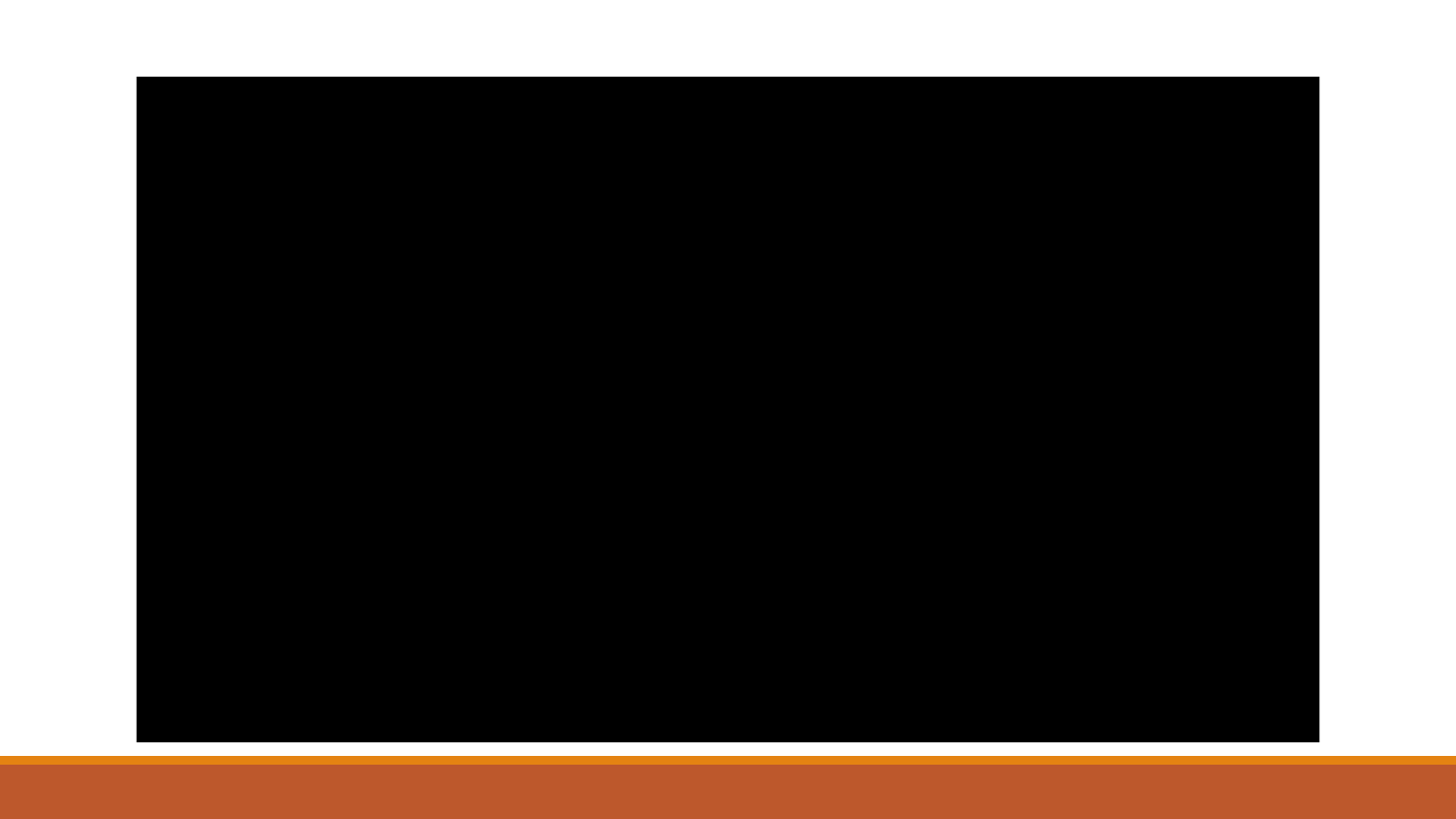# **Neighbours<br>Church**



# Neighbours Church, Ottawa Ontario Pastor Chris Stevens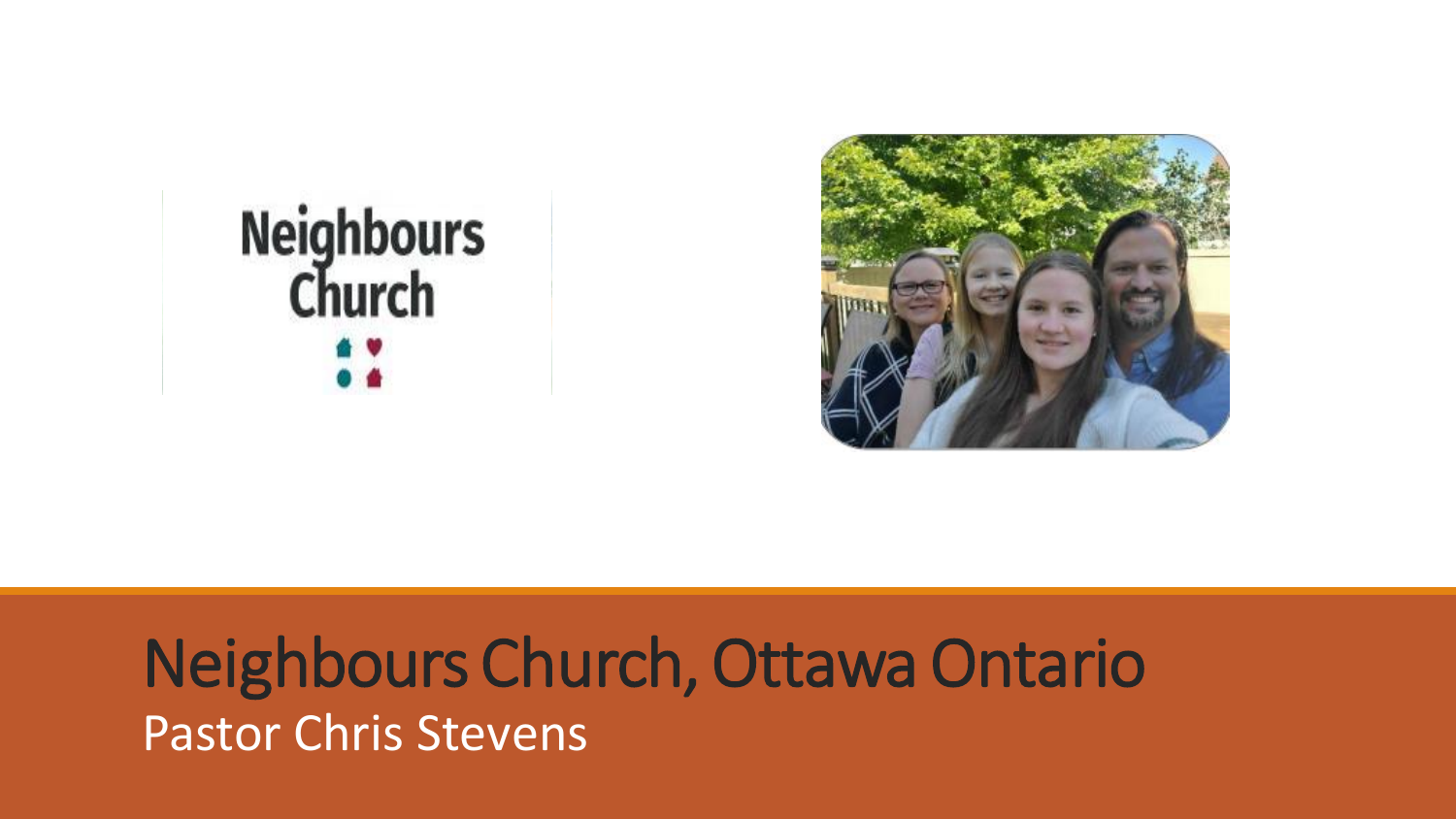



## Sonrise Church, Surrey, BC Pastors Chris & Sherri Westby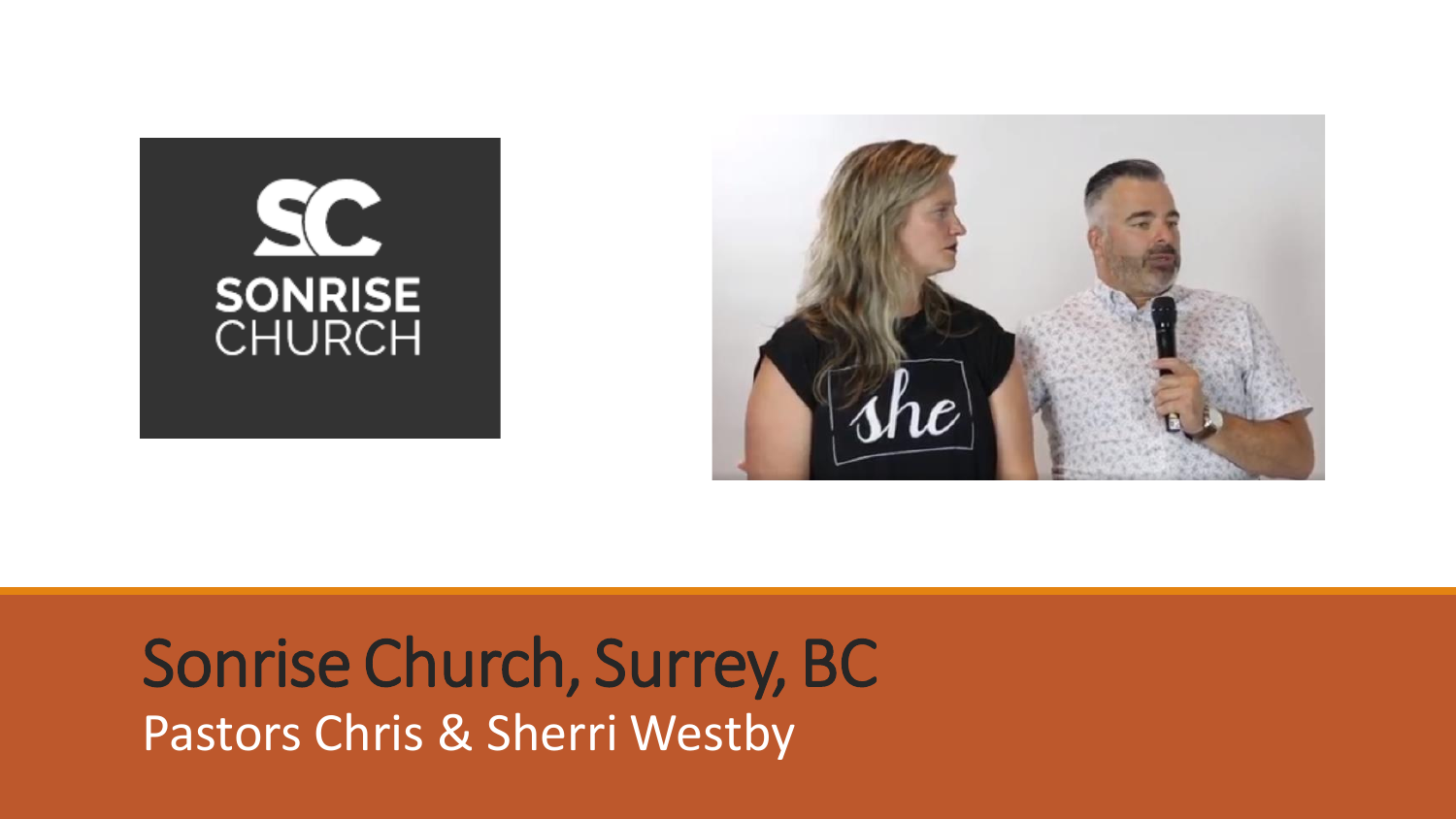



# Grenfell Apostolic Church, Grenfell, Sk Pastors Dave & Liz Wicks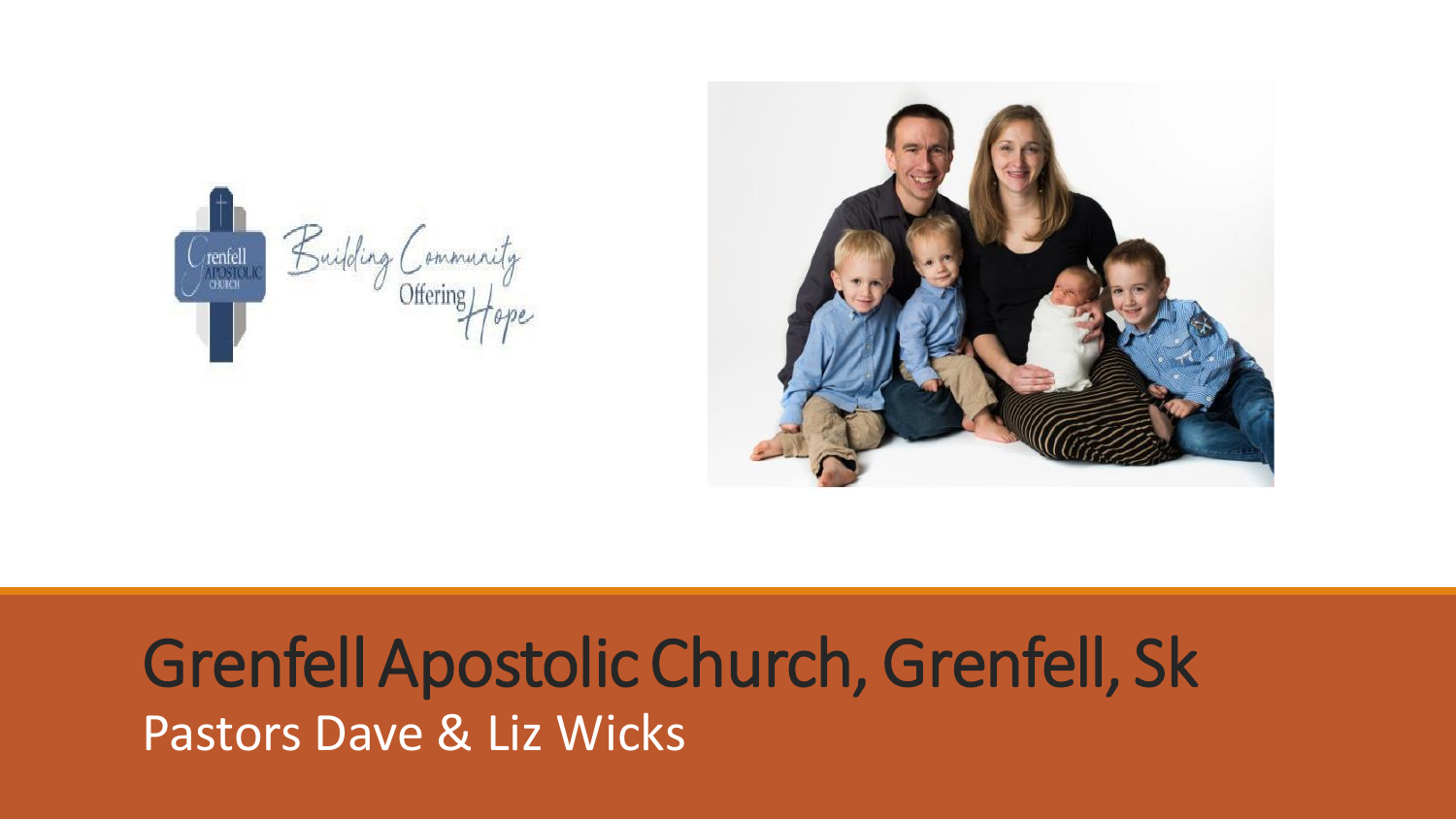# Recalibrating Church Planting

E VERYONE, E VERYWHERE

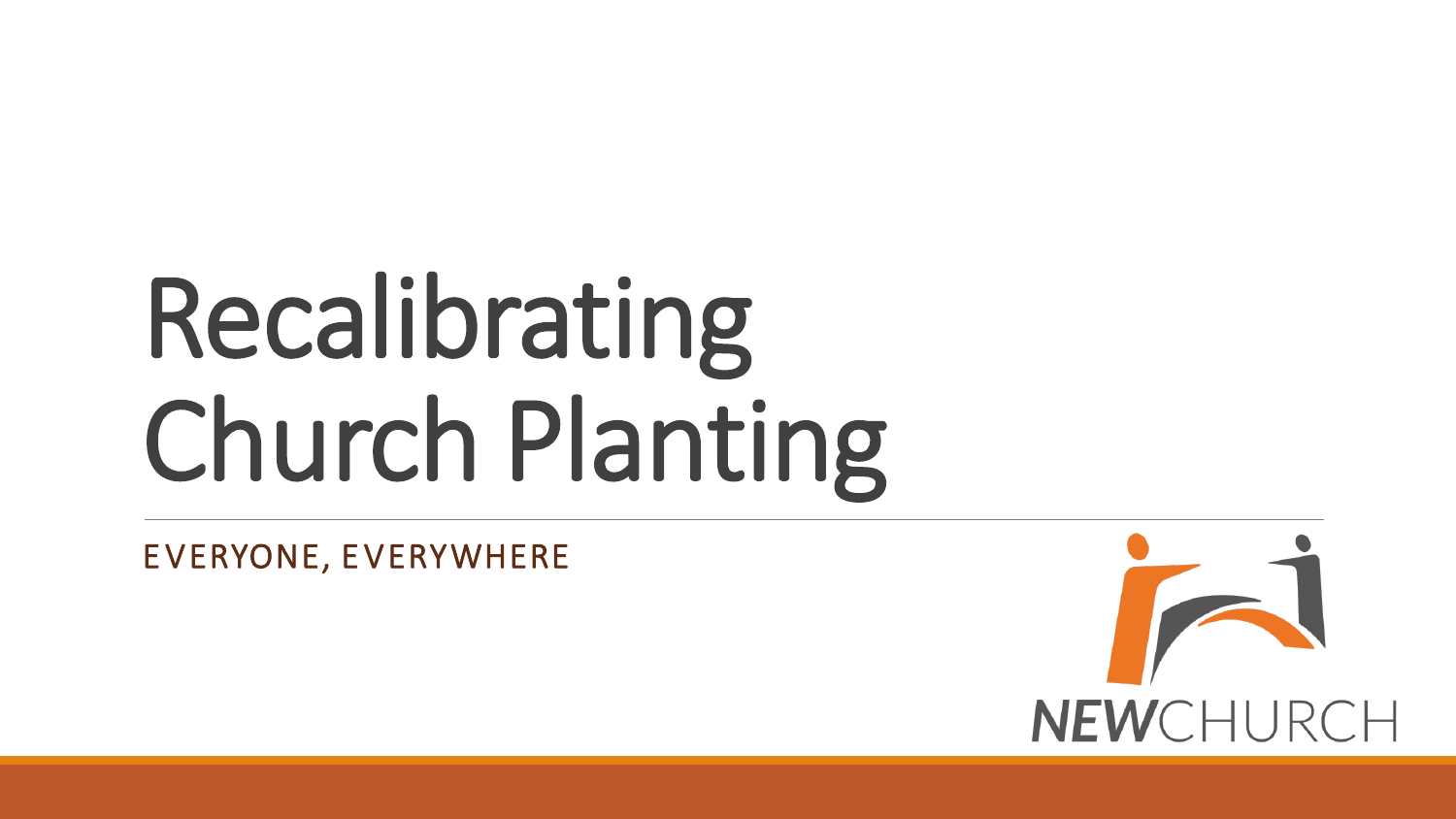

# **recalibrate**

- 1. To correct or adjust
- 2. To reexamine (one's thinking, a plan, a system of values, etc.) and correct it in accord with a new understanding or purpose
- 3. To realign that which has drifted or become unfocused with the original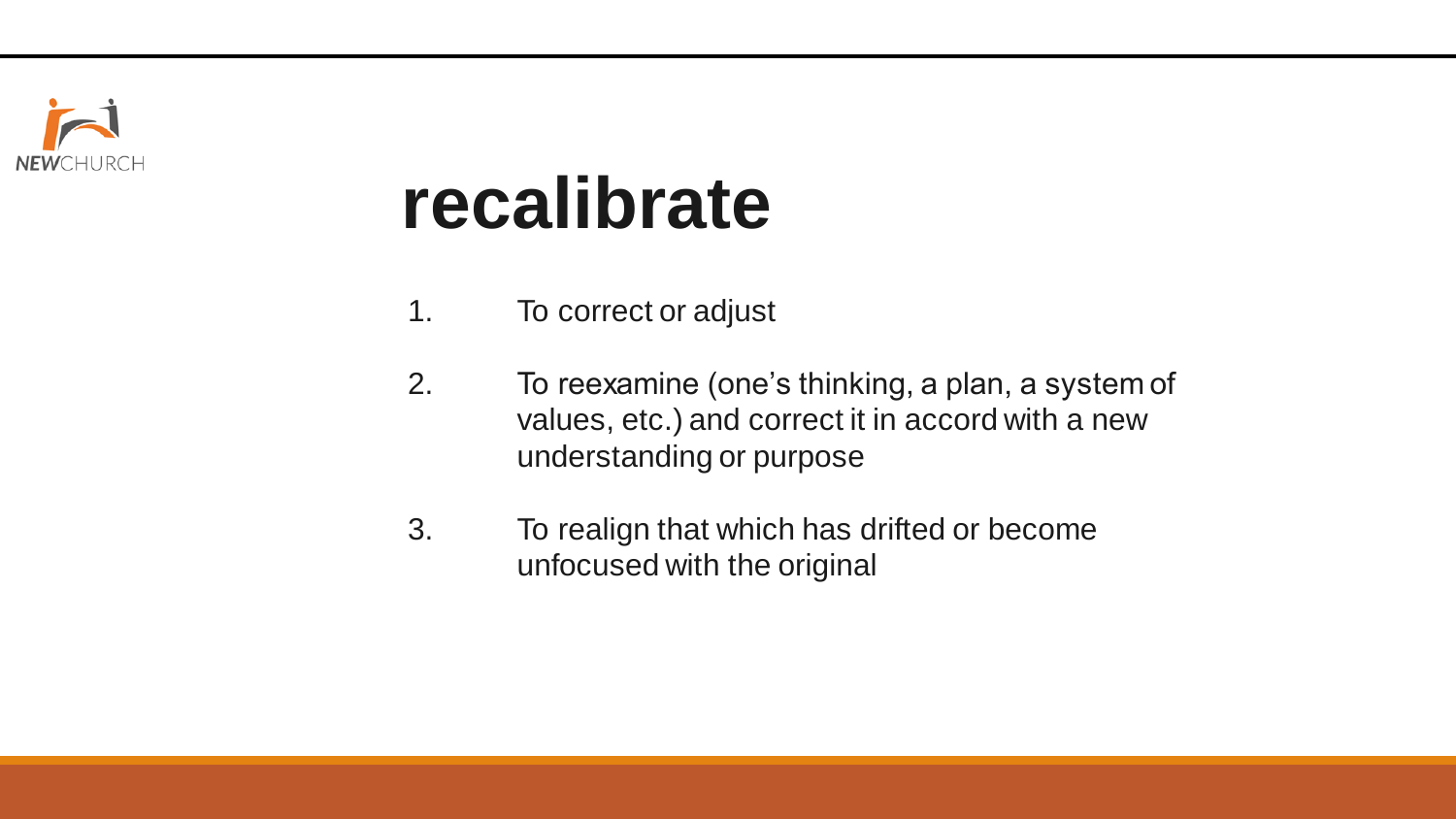#### **John 1:35-51** NIV

**<sup>35</sup>** The next day John was there again with two of his disciples. **<sup>36</sup>** When he saw Jesus passing by, he said, "Look, the Lamb of God!"

**<sup>37</sup>** When the two disciples heard him say this, they followed Jesus. **<sup>38</sup>** Turning around, Jesus saw them following and asked, "What do you want?"

They said, "Rabbi" (which means "Teacher"), "where are you staying?"

**<sup>39</sup>** "Come," he replied, "and you will see."

So they went and saw where he was staying, and they spent that day with him. It was about four in the afternoon.

**<sup>40</sup>** Andrew, Simon Peter's brother, was one of the two who heard what John had said and who had followed Jesus. **<sup>41</sup>** The first thing Andrew did was to find his brother Simon and tell him, "We have found the Messiah" (that is, the Christ). **<sup>42</sup>** And he brought him to Jesus.

Jesus looked at him and said, "You are Simon son of John. You will be called Cephas" (which, when translated, is Peter.) **<sup>43</sup>** The next day Jesus decided to leave for Galilee. Finding Philip, he said to him, "Follow me."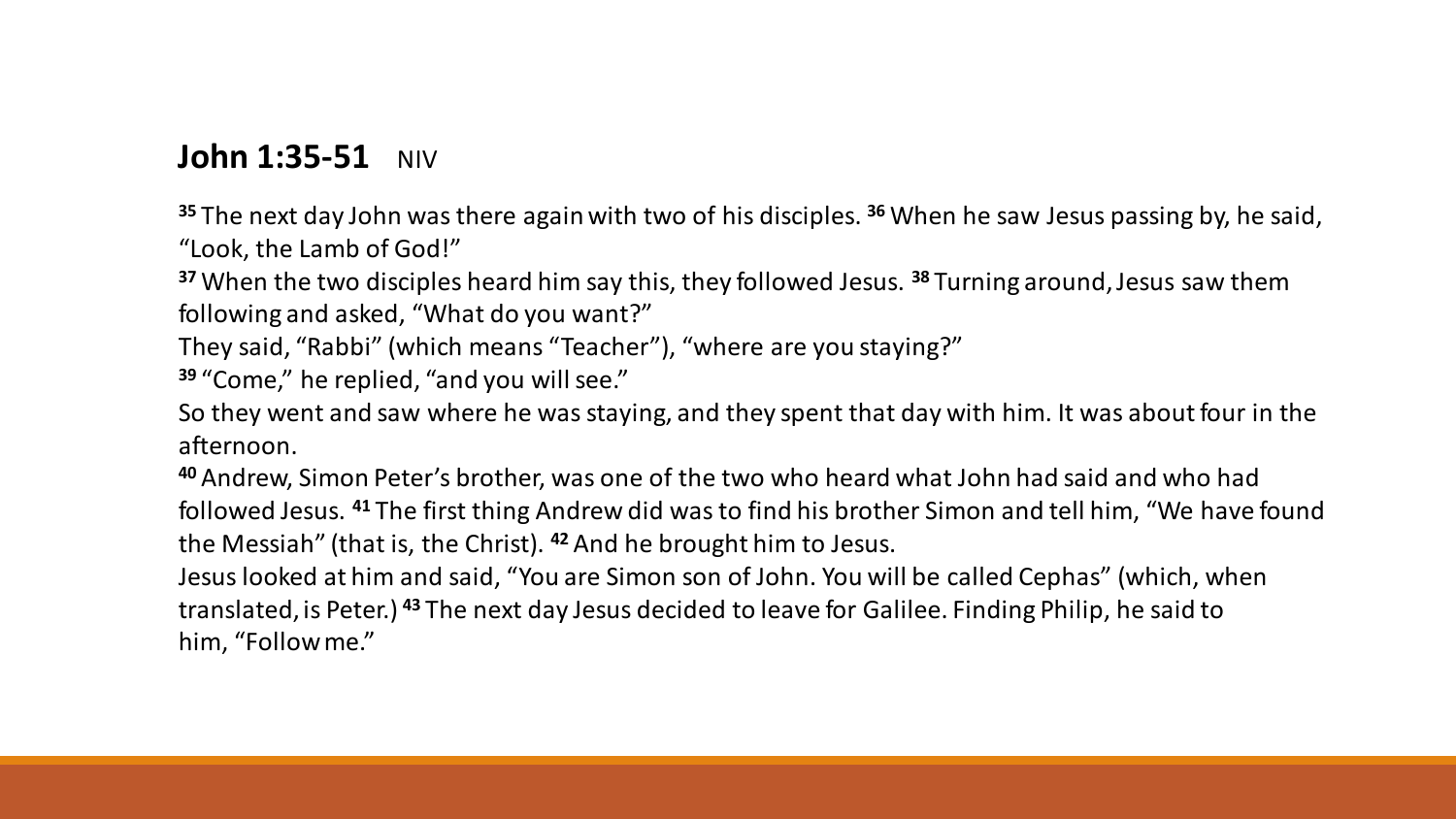**<sup>44</sup>** Philip, like Andrew and Peter, was from the town of Bethsaida. **<sup>45</sup>** Philip found Nathanael and told him, "We have found the one Moses wrote about in the Law, and about whom the prophets also wrote  $-$ Jesus of Nazareth, the son of Joseph."

**<sup>46</sup>** "Nazareth! Can anything good come from there?" Nathanael asked.

"Come and see," said Philip.

**<sup>47</sup>** When Jesus saw Nathanael approaching, he said of him, "Here truly is an Israelite in whom there is no deceit."

**<sup>48</sup>** "How do you know me?" Nathanael asked.

Jesus answered, "I saw you while you were still under the fig tree before Philip called you."

**<sup>49</sup>** Then Nathanael declared, "Rabbi, you are the Son of God; you are the king of Israel."

**<sup>50</sup>** Jesus said, "You believe because I told you I saw you under the fig tree. You will see greater things than that." **<sup>51</sup>** He then added, "Very truly I tell you, you will see 'heaven open, and the angels of God ascending and descending on' the Son of Man."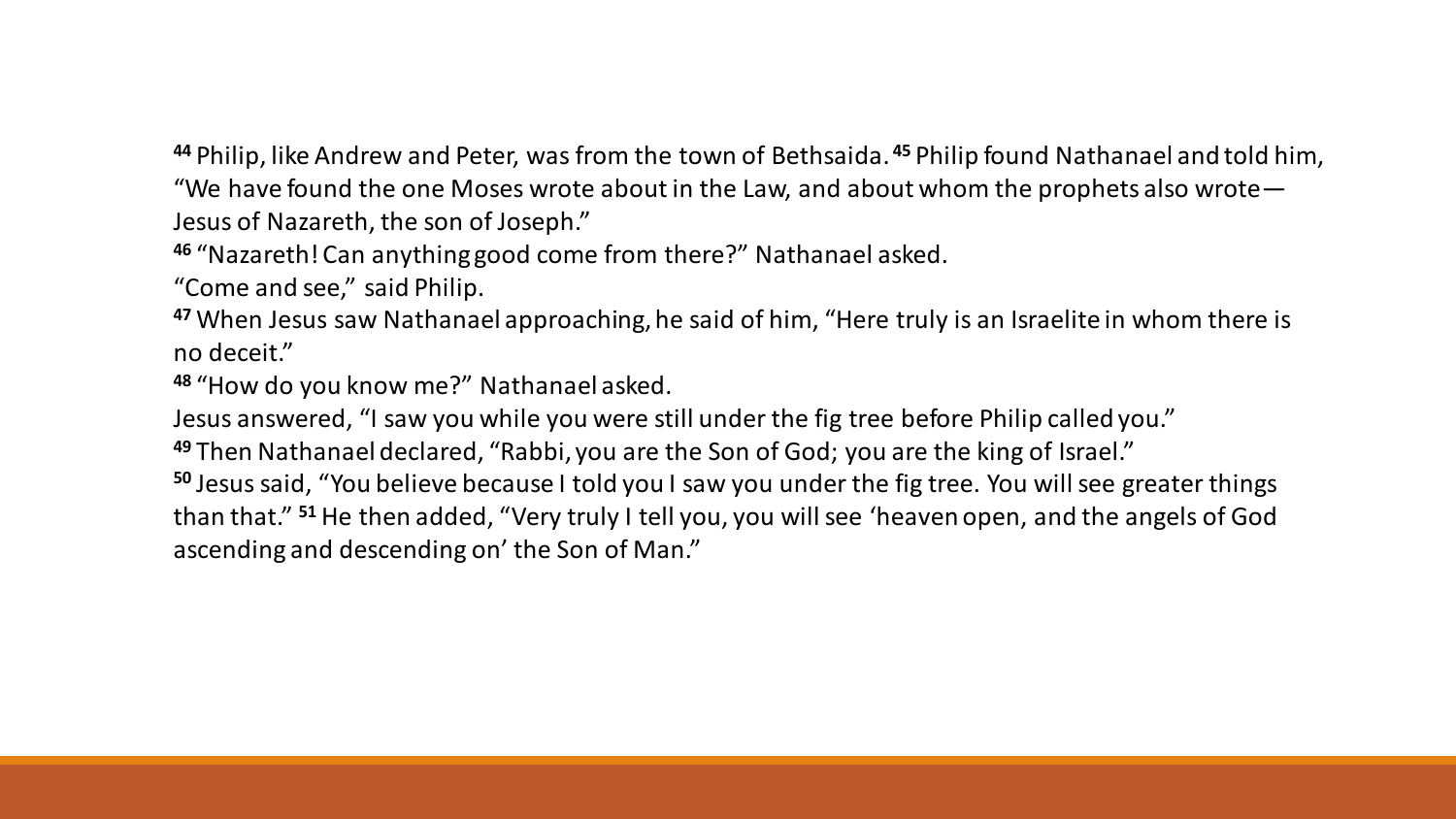

#### **JESUS is the story!!**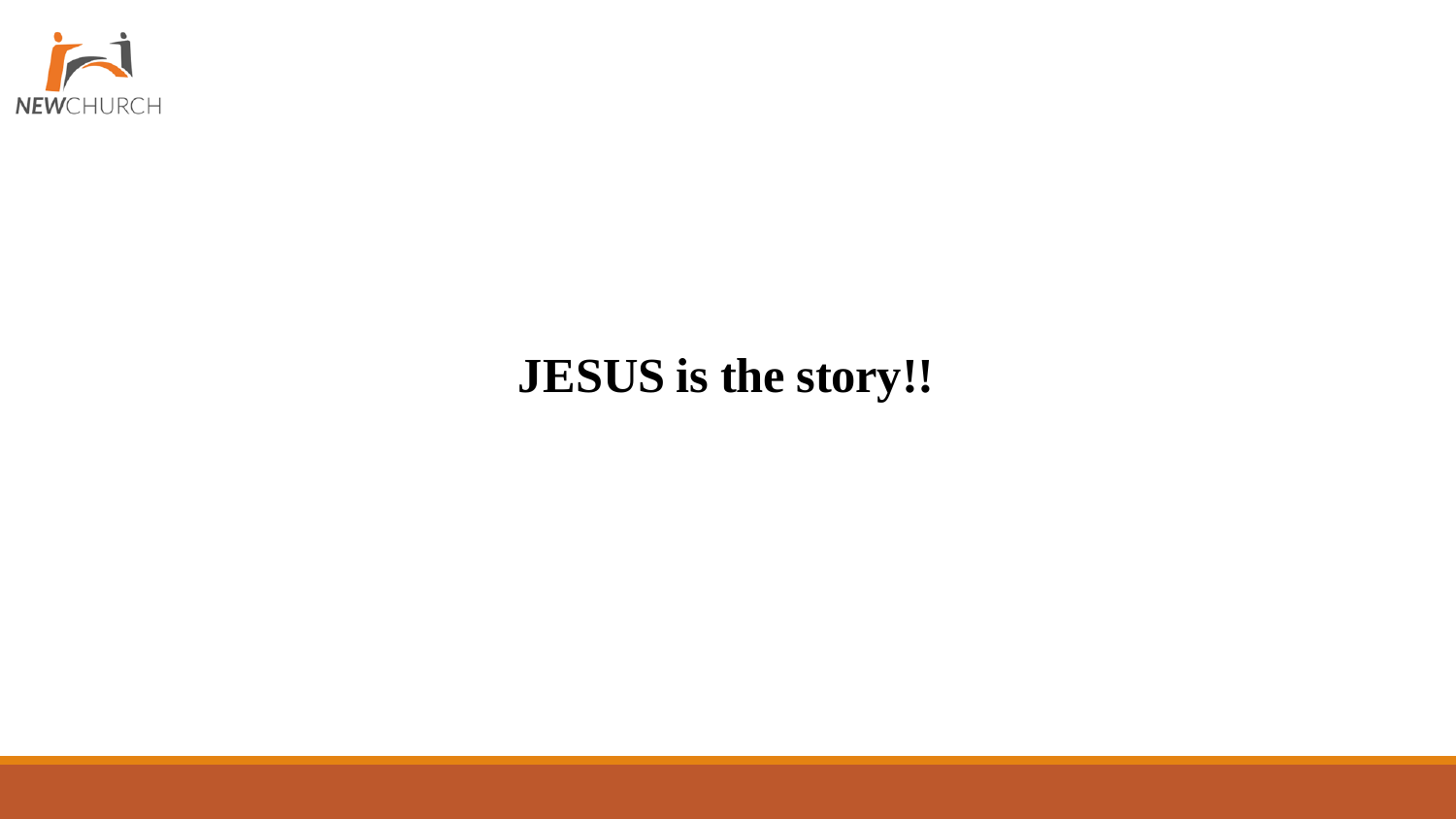

#### **Vs. 42 "…Jesus, looked at him…"**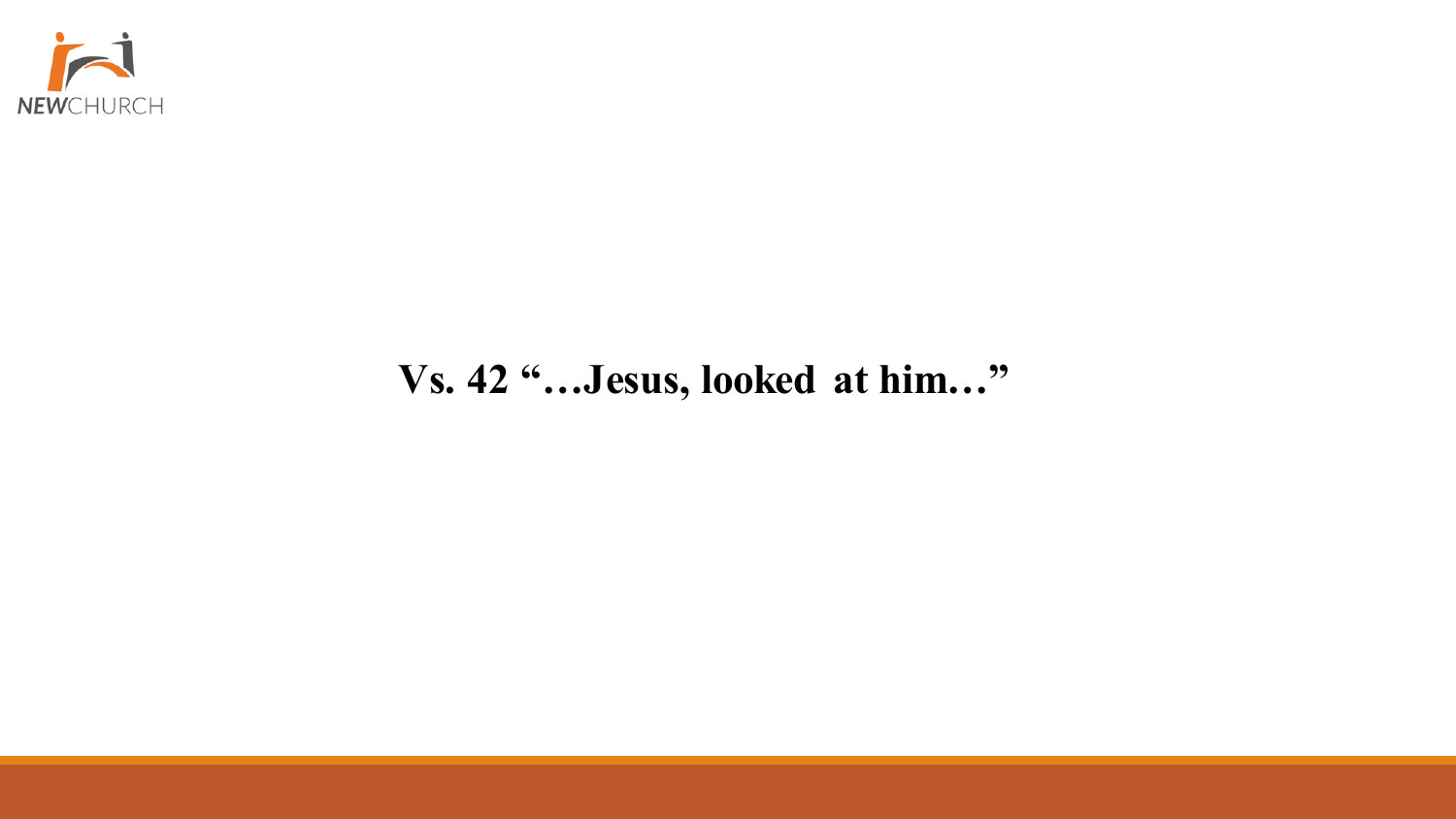

#### **"…and said…"**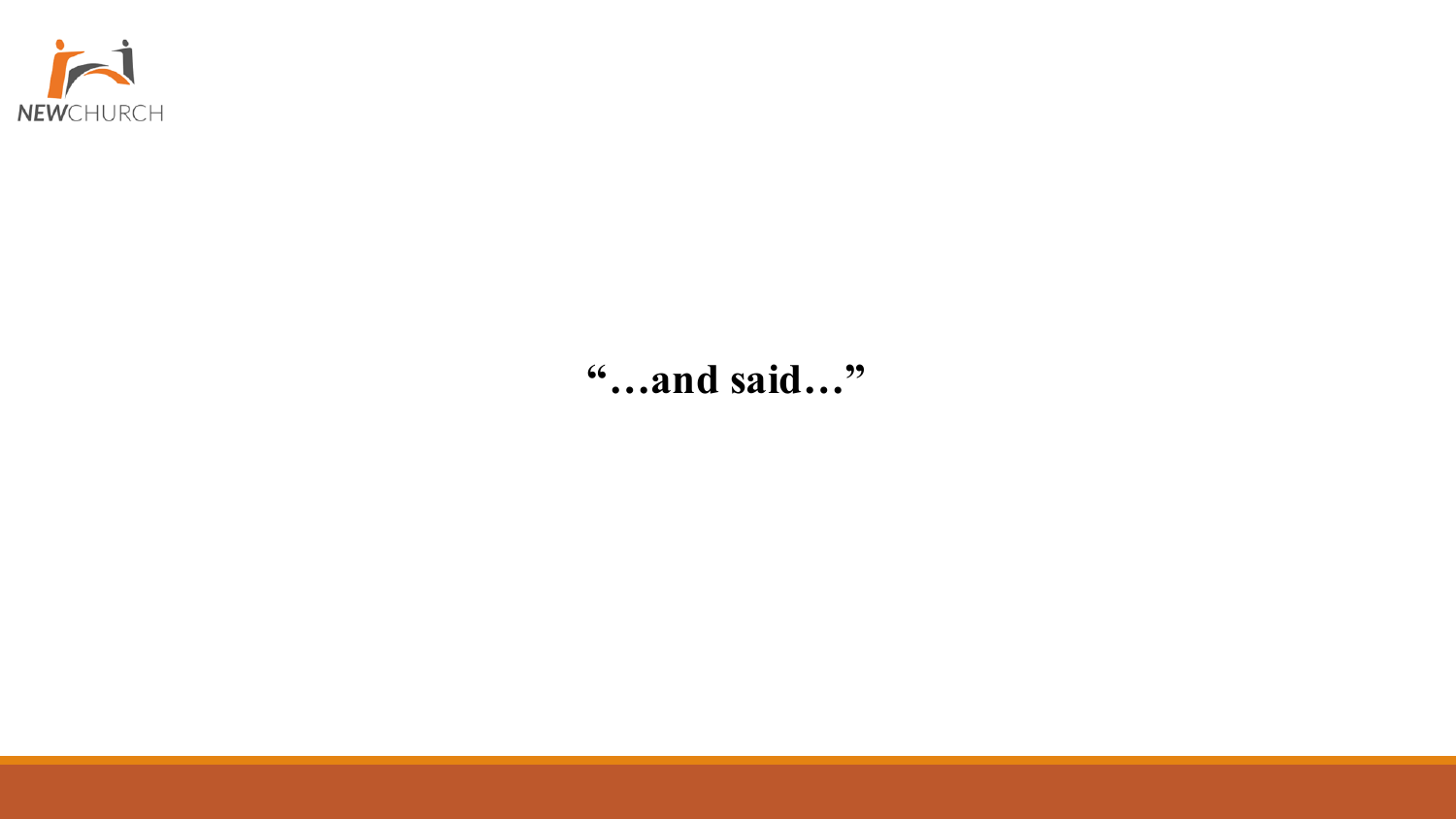

**"**You are Simon **(a pebble)**, You will be Cephas a **ROCK."** 

Jesus was calling Peter to carry the mission of planting the church. He was telling him, he would be a next level leader.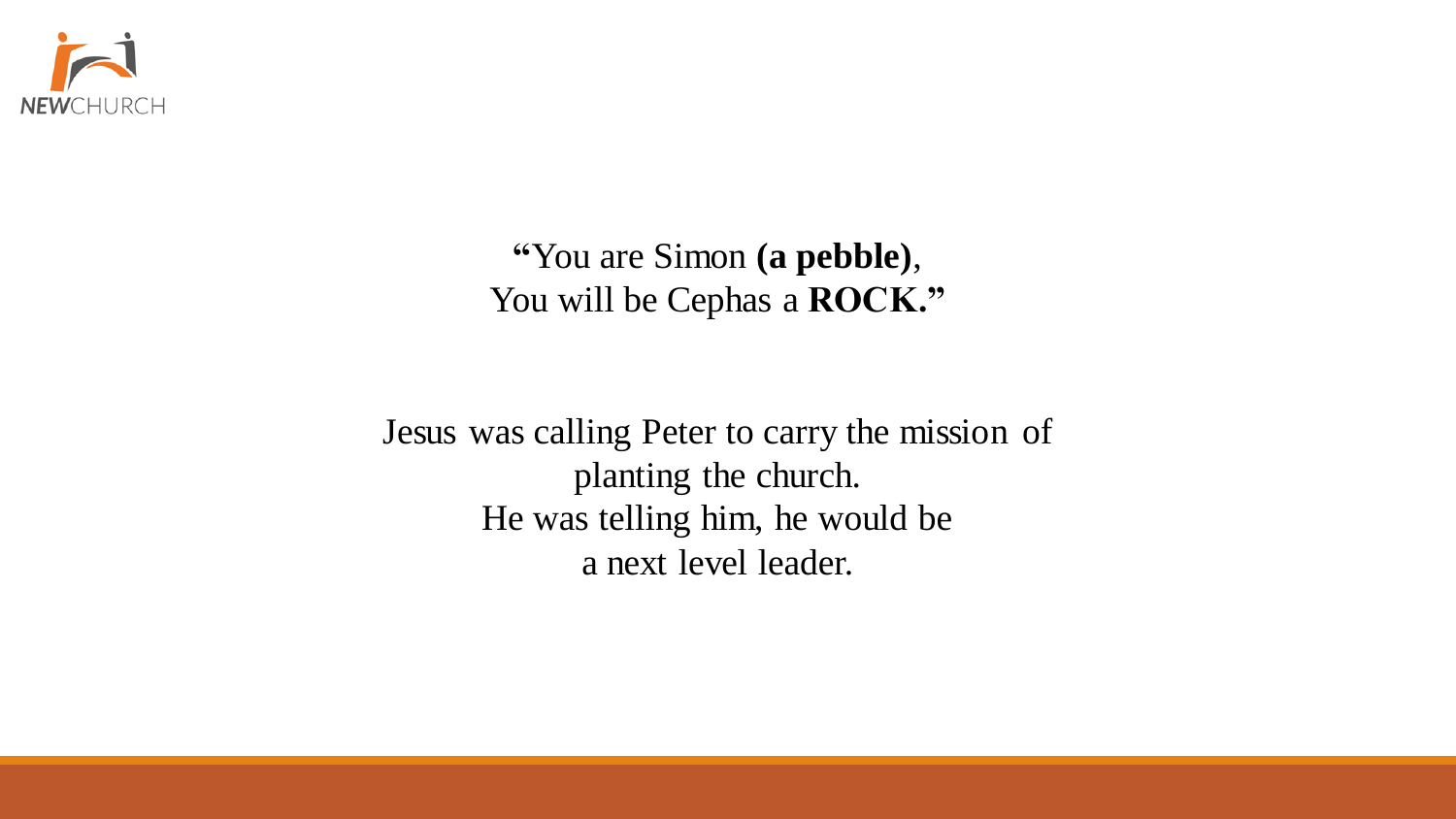

# **Church Planting Is A LEADERSHIP Issue**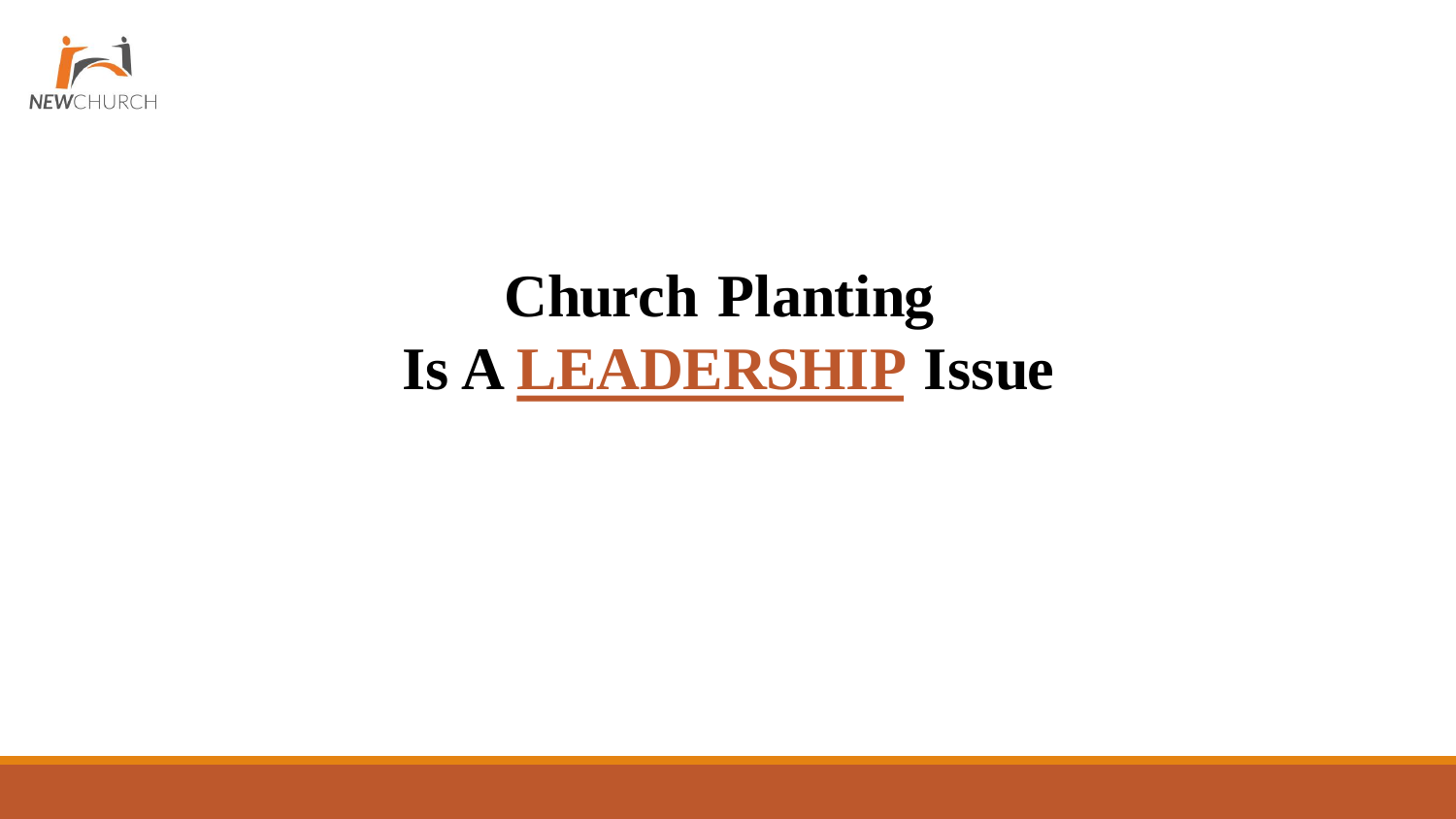

"Churches don't plant churches. **People** plant churches. **Disciple-makers** plant churches. People who Jesus has "Looked at"!!

Therefore, our energy must go into finding and raising up planters who are called to Kingdom discipleship. They will plant a church wherever they live."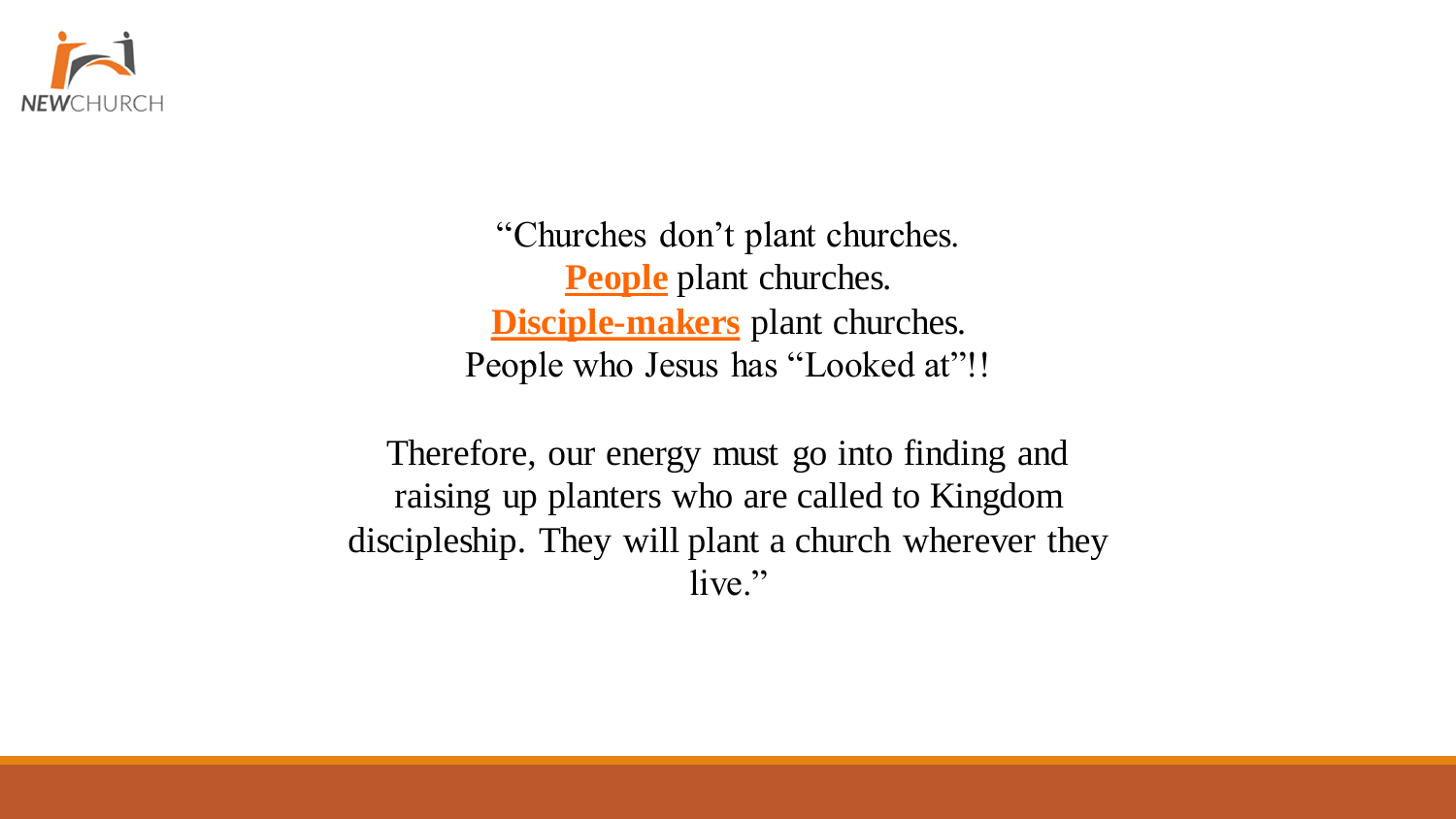

#### **A SIMPLE 7 STEP STRATEGY**

- 1. Be Seen afresh by Jesus. What is He saying to you.
- 2. Consistent, Intentional Intercession
	- **Matt 9:37-10:5**
- 3. Embrace a Kingdom Theology
- 4. Create a Disciple-Making Cultural Shift (Outward vs. Inward)
	- **Learn**
	- **Lead**
	- **Language**
	- **Love**
	- **Lost**
- 5. Engage Apostolic, Prophetic, Evangelist Voices
- 6. Employee a "1 Name Disciple-Making" Strategy
	- **Acts 16:1-5**
	- **Identify and Disciple**
	- **Ask, Look, Find, Invite, Walk**
- 7. Think Smaller, Not Bigger
	- **NewChurch DNA**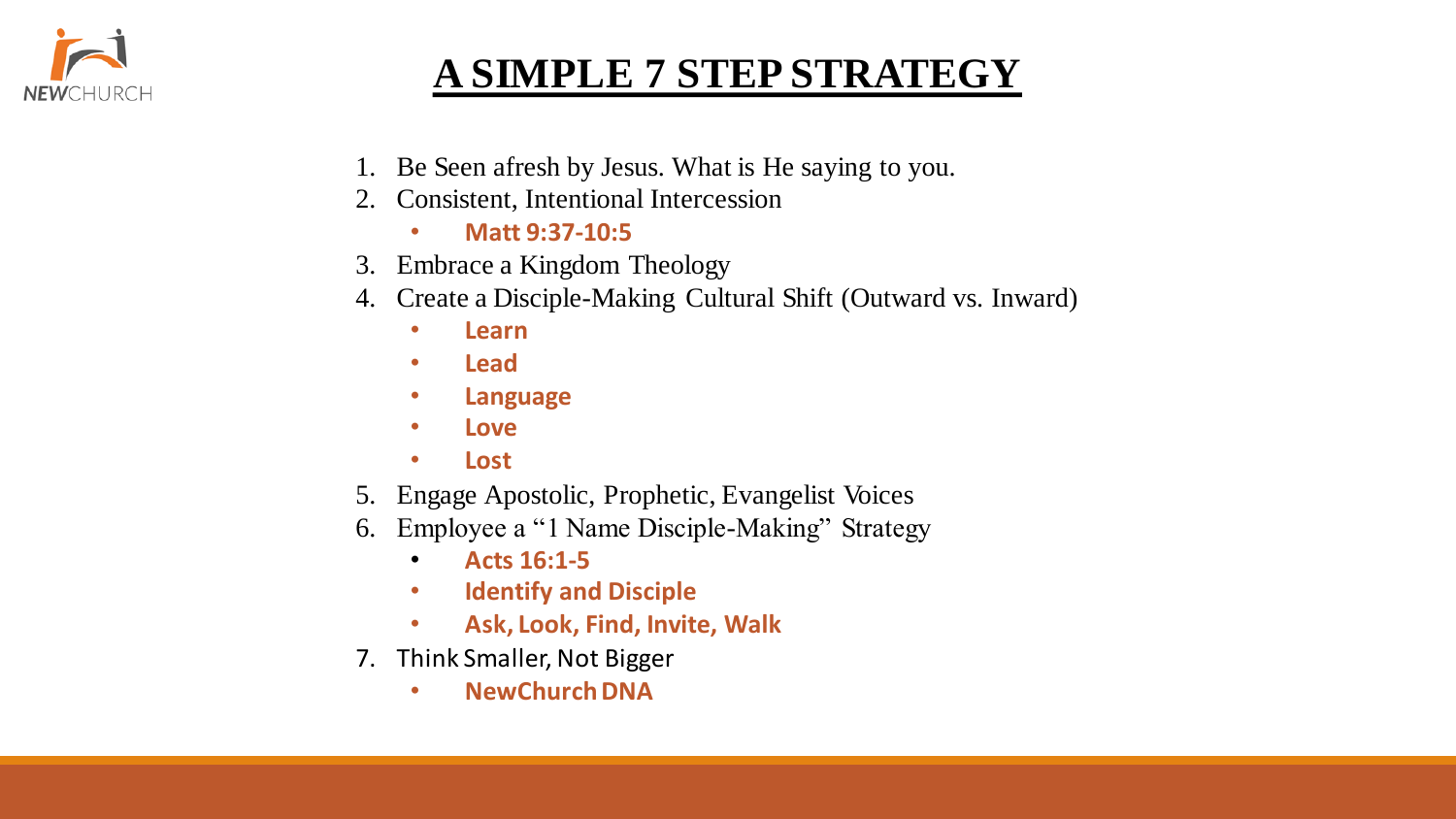

# **3000 churches in 10 years**

**This is not a vision statement!**

**This is a possibility**

**20 people committed to discipling 1 person and then those people disciple 1 person and so on, every 12 months for 10 years, totals 12,480 disciples made.**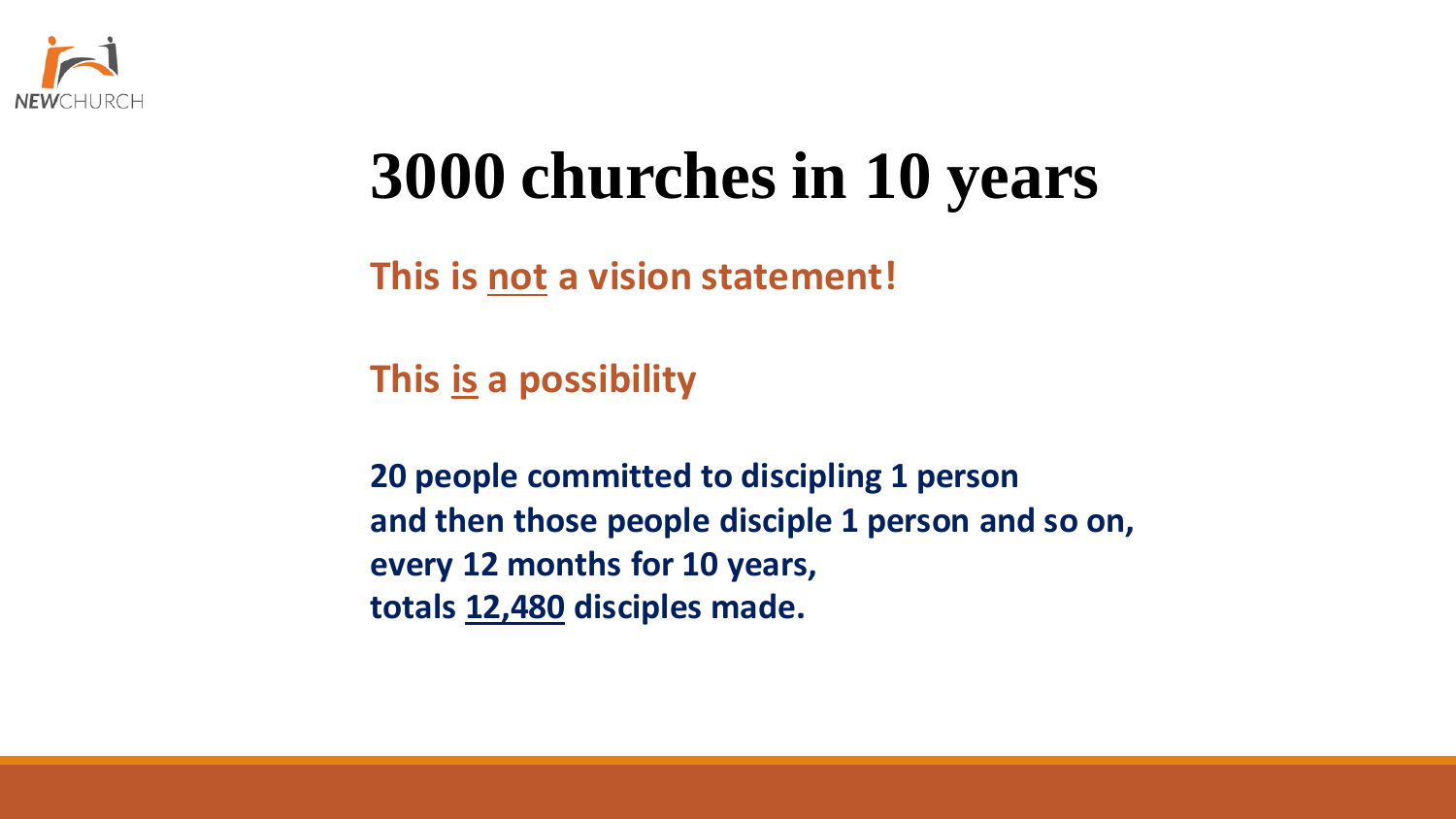

"To each there comes in their lifetime a special moment when they are figuratively tapped on the shoulder and offered the chance to do a very special thing, unique to them and fitted to their talents… What a tragedy if that moment finds them unprepared or unqualified for that which could have been their finest hour."

#### **Sir Winston Churchill**